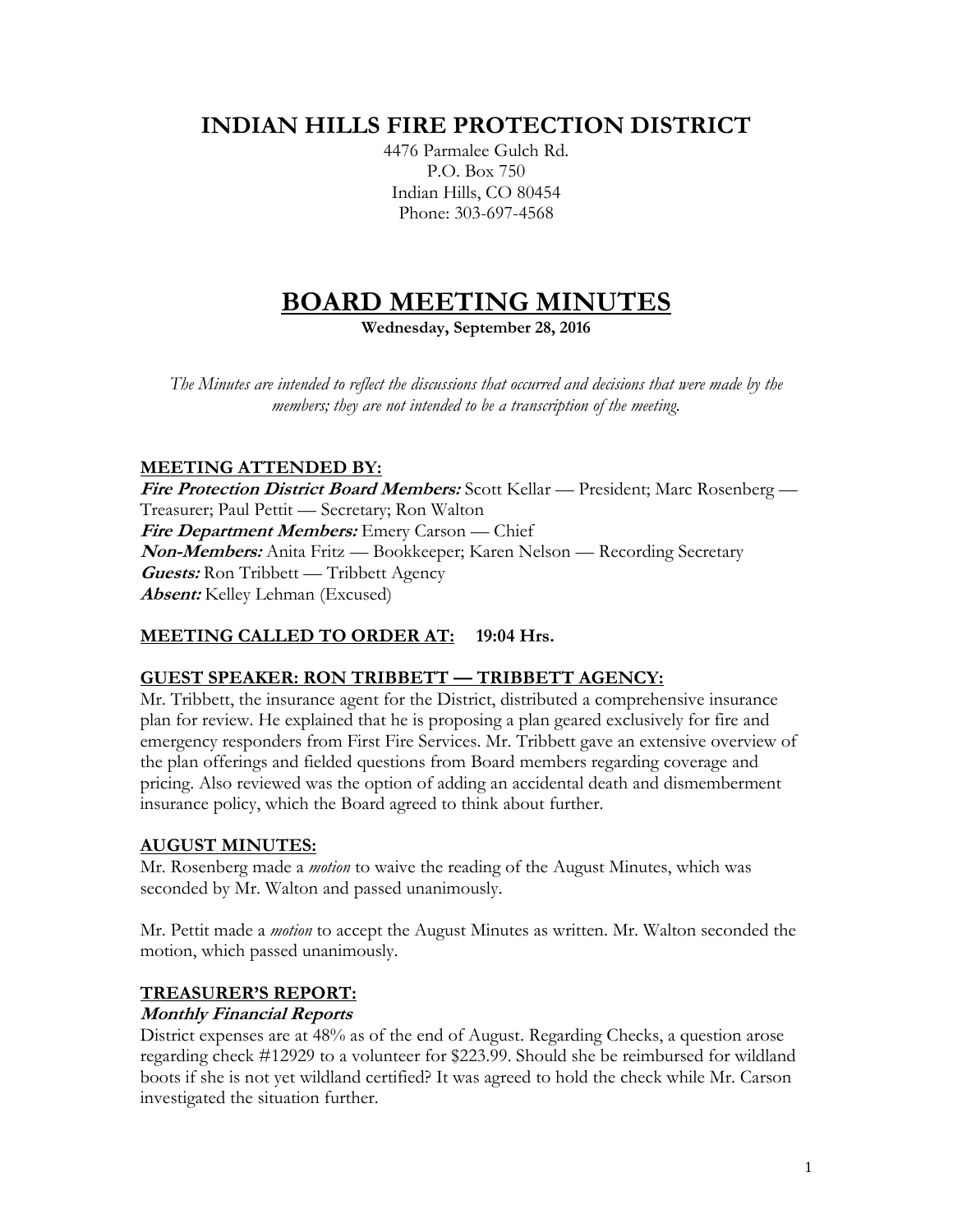Ms. Fritz shared that there had been a jam when printing the checks and explained that checks #12934-12936, 12939-12940, 12944-12945, and 12947 had all been destroyed and needed to be voided. As a result, the checks were all renumbered by hand on the reports since the reports had been run before the checks were destroyed. Ms. Fritz also announced that she would be ordering more checks for the District.

Mr. Pettit made a *motion* to approve checks #12922-12951, with the exception of check #12929, which was being held; #12946, which is yet unusued; and checks #12934-12936, 12939-12940, 12944-12945, and 12947, which had all been voided. Mr. Walton seconded the motion, which passed unanimously.

#### **2016 Modified Budget**

Discussion occurred regarding why the 2016 modified budget had not been posted since the last meeting after a motion had been passed regarding doing so. Mr. Kellar distributed guidelines for amending the budget as well as a local government budget calendar for future reference.

#### **2017 Proposed Budget**

Mr. Carson stated that he had met with Mr. Rosenberg to put together a preliminary draft of the 2017 budget. It was agreed that Ms. Fritz would email out a draft to all Board members in the next week for review. Also discussed was the role that the attorney might play in the budget process. Mr. Kellar agreed to call the attorney and have a conversation regarding the topic. It was noted that the District would hold a budget hearing at the November Board meeting.

#### **DEPARTMENT/OFFICERS' REPORTS:**

## **Fire Marshal — Randy Rudloff**

Not present. No discussion.

#### **Chief — Emery Carson**

Mr. Carson distributed a report and began by stating that the SDA conference, which he and Mr. Rosenberg had attended, had been very educational. He recommended budgeting for it again in 2017.

Regarding Jeffcom, Mr. Carson announced that dispatching fees would increase beginning July 2017 since Evergreen Fire will no longer be handling the District's dispatching.

Mr. Carson next stated that he and Ms. Nelson would be attending the FPPA Employer Summit in early October. He concluded his report by summarizing the calls for the month, which total 21 and 213 year to date.

Mr. Carson also passed out a long-term plan showing station improvements and equipment replacement. Brief discussion occurred, with a decision to converse further about the details at the next month's Board meeting.

#### **Assistant Chief — Marc Rosenberg**

Mr. Rosenberg said that he had nothing to share.